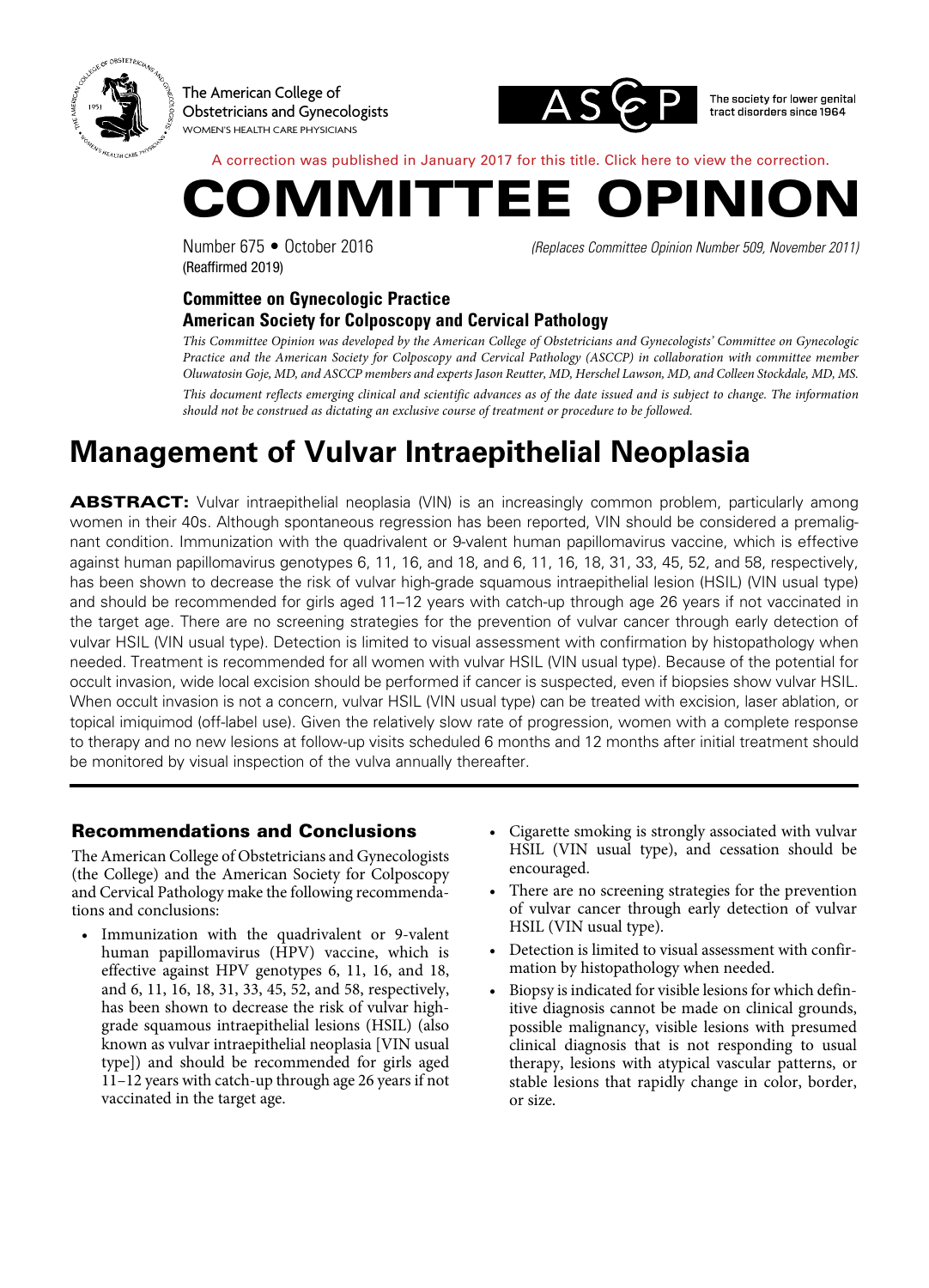- Biopsy should be performed in postmenopausal women with apparent genital warts and in women of all ages with suspected condyloma in whom topical therapies have failed.
- Treatment is recommended for all women with vulvar HSIL (VIN usual type). Because of the potential for occult invasion, wide local excision should be performed if cancer is suspected, even if biopsies show vulvar HSIL.
- When occult invasion is not a concern, vulvar HSIL (VIN usual type) can be treated with excision, laser ablation, or topical imiquimod (off-label use).
- Women with vulvar HSIL (VIN usual type) are at risk of recurrent disease and vulvar cancer throughout their lifetimes.
- Women with a complete response to therapy and no new lesions at follow-up visits scheduled 6 months and 12 months after initial treatment should be monitored by visual inspection of the vulva annually thereafter.

# Scope of the Problem

<span id="page-1-3"></span><span id="page-1-2"></span><span id="page-1-1"></span>Vulvar intraepithelial neoplasia (VIN) is an increasingly common problem, particularly among women in their 40s. Data from the U.S. Surveillance, Epidemiology, and End Results program demonstrate that VIN incidence increased more than fourfold between 1973 and 2000 ([1](#page-3-0)). Although spontaneous regression has been reported, VIN should be considered a premalignant condition, as shown by a case series of 405 New Zealand women with VIN ([2](#page-3-1)). Sixty-three (16%) women received no treatment, 10 of whom experienced progression to invasive cancer (2). Although cancer regression has been reported, especially among women in whom cancer was diagnosed during pregnancy [\(3\)](#page-3-2), the risk of progression to cancer has been documented in treated and untreated patients, and prognostic factors are not sufficiently reliable to select women for treatment. Occult invasive cancer has been reported in 3% of women undergoing surgery for VIN, although two thirds of cases of invasive cancer in women receiving surgical treatment for VIN are superficial (3). The focus of this Committee Opinion is the management of usual type VIN, which was renamed in 2015 by the International Society for the Study of Vulvovaginal Disease (ISSVD) as high-grade squamous intraepithelial lesions of the vulva (vulvar HSIL) ([4](#page-3-3)).

# <span id="page-1-4"></span>Classification

<span id="page-1-5"></span>Traditionally, squamous VIN was classified into three grades, analogous to the three-grade cervical intraepithelial neoplasia classification. In 2004, ISSVD replaced the previous three-grade classification system with a singlegrade system, in which only high-grade disease is classified as VIN ([5](#page-3-4)). In that system, VIN is subdivided into usual type VIN (including warty, basaloid, and mixed VIN) and differentiated VIN. Usual type VIN commonly is associated with carcinogenic genotypes of HPV and other HPV persistence risk factors, such as cigarette smoking and immunocompromised status, whereas differentiated VIN usually is not associated with HPV and is more often associated with vulvar dermatologic conditions, such as lichen sclerosus. Differentiated VIN associated with lichen sclerosus is more likely to be associated with a squamous cell carcinoma of the vulva than usual type VIN. Furthermore, it has a higher recurrence rate [\(6](#page-3-5)) and decreased disease-specific survival from invasive squamous cell carcinoma [\(7](#page-3-6)).

<span id="page-1-7"></span><span id="page-1-6"></span>The rationale for changing the terminology in 2015 was to unify the nomenclature of HPV-associated squamous lesions of the lower genital tract. The ISSVD recommends the terms low-grade squamous intraepithelial lesion of the vulva (vulvar LSIL) and high-grade squamous intraepithelial lesion of the vulva (vulvar HSIL) for histopathologic diagnoses of productive HPV infections, which includes external genital warts and precancer, respectively. The 2015 terminology is similar to the World Health Organization's classification and to the Lower Anogenital Tract Squamous Terminology (commonly known as the LAST Project) classification that is used by the American Society for Colposcopy and Cervical Pathology and has been adopted by the College [\(8\)](#page-3-7). Based on the 2015 ISSVD terminology of vulvar squamous intraepithelial lesions (4), usual type VIN is now classified as vulvar HSIL, and differentiated VIN remains the same. Flat lesions associated with basal atypia and koilocytic changes (formerly termed VIN 1) are considered LSIL (condyloma or HPV effect) in the current 2015 ISSVD classification system (4). Other intraepithelial vulvar neoplasms, such as Paget disease and melanoma in situ, are rare (see [Table 1\)](#page-2-0).

## <span id="page-1-8"></span><span id="page-1-0"></span>Prevention

<span id="page-1-12"></span><span id="page-1-11"></span><span id="page-1-10"></span><span id="page-1-9"></span>Immunization with the quadrivalent or 9-valent HPV vaccine, which is effective against HPV genotypes 6, 11, 16, and 18, and 6, 11, 16, 18, 31, 33, 45, 52, and 58, respectively, has been shown to decrease the risk of vulvar HSIL (VIN usual type) and should be recommended for girls aged 11–12 years with catch-up through age 26 years if not vaccinated in the target age [\(9,](#page-3-8) [10\)](#page-3-9). The bivalent HPV vaccine (subtype 16, 18) has not been studied for vulvar HSIL (VIN usual type) prevention. Cigarette smoking is strongly associated with vulvar HSIL (VIN usual type), and cessation should be encouraged. Although cigarette smoking has been identified as a risk factor for vulvar HSIL (2), there was no reported association between vulvar HSIL and cigarette smoking in studies that specifically addressed recurrence with regard to smoking status [\(11–13\)](#page-3-10). Differentiated VIN may be associated with vulvar dermatoses, and treatment of vulvar dermatologic disorders (especially of lichen sclerosus) reduces the risk of cancer [\(14\)](#page-4-1).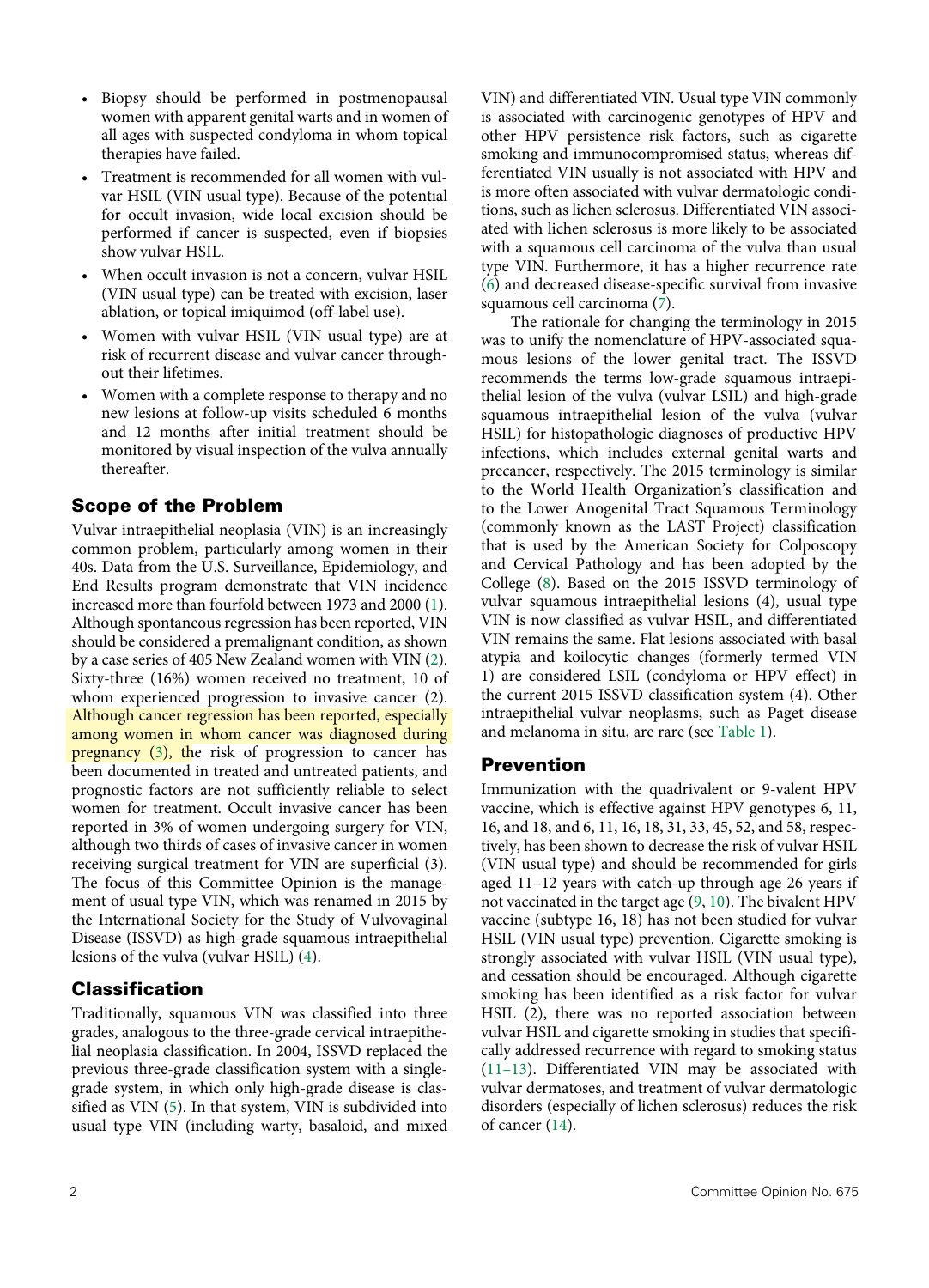| 2004 Terminology                       |
|----------------------------------------|
| Condyloma, HPV effect*                 |
| Usual-type VIN (subdivided):           |
| a. VIN, warty type                     |
| b. VIN, basaloid type                  |
| c. VIN, mixed (warty or basaloid) type |
| Differentiated type VIN                |
|                                        |

<span id="page-2-0"></span>Table 1. 2015 International Society for the Study of Vulvovaginal Disease Terminology of Vulvar Squamous Intraepithelial Lesions and 2004 Terminology  $\Leftrightarrow$ 

Abbreviations: HPV, human papillomavirus; VIN, vulvar intraepithelial neoplasia.

\*Sideri M, Jones RW, Wilkinson EJ, Preti M, Heller DS, Scurry J, et al. Squamous vulvar intraepithelial neoplasia: 2004 modified terminology, ISSVD Vulvar Oncology Subcommittee. [J Reprod Med 2005;50:807–10](http://www.ncbi.nlm.nih.gov/pubmed/16419625).

Data from Bornstein J, Bogliatto F, Haefner HK, et al. The 2015 International Society for the Study of Vulvovaginal Disease (ISSVD) Terminology of Vulvar Squamous Intraepithelial Lesions. [Obstet Gynecol 2016;127\(2\):264–8](http://www.ncbi.nlm.nih.gov/pubmed/26942352).

## **Diagnosis**

There are no screening strategies for the prevention of vulvar cancer through early detection of vulvar HSIL (VIN usual type). Detection is limited to visual assessment with confirmation by histopathology when needed. The appearance of vulvar HSIL (VIN usual type) can vary. Most women have visible lesions that are elevated, but flat lesions occur. Color can vary from white to gray or from red to brown to black. Biopsy is indicated for visible lesions for which definitive diagnosis cannot be made on clinical grounds, possible malignancy, visible lesions with presumed clinical diagnosis that is not responding to usual therapy, lesions with atypical vascular patterns, or stable lesions that rapidly change in color, border, or size. Expert opinion is divided regarding the need for biopsy of all warty lesions, but biopsy should be performed in postmenopausal women with apparent genital warts and in women of all ages with suspected condyloma in whom topical therapies have failed. Although information regarding the evaluation of women with immunocompromised conditions and HPV-related disease is limited, human immunodeficiency virus (HIV)-seropositive patients and patients on immunosuppression after organ transplant may need biopsy of lesions when the level of suspicion is lower. Colposcopy, or other forms of magnification of the vulva, can be useful in determining the extent of disease if lesions are not visible or not clearly demarcated in women with persistent focal vulvar pruritus and pain with no gross lesions, and women who remain symptomatic despite appropriate treatment for presumed vulvo-vaginitis. It should be performed after applying 3–5% acetic acid to the vulva for several minutes using soaked gauze pads. Keratinization requires longer acetic acid application for effect and often renders typical colposcopic grading criteria useless. Although toluidine blue testing often is cited for use in the assessment of vulvar HSIL (VIN usual type), this method is used infrequently and rarely beneficial in the diagnosis of vulvar HSIL (VIN usual type).

## Treatment

Treatment is recommended for all women with vulvar HSIL (VIN usual type). Because of the potential for occult invasion, wide local excision should be performed if cancer is suspected, even if biopsies show vulvar HSIL. When occult invasion is not a concern, vulvar HSIL (VIN usual type) can be treated with excision, laser ablation, or topical imiquimod (off-label use).

#### **Surgical Therapy**

Wide local excision is the preferred initial intervention to obtain a specimen for pathologic analysis for women in whom invasive cancer cannot be adequately ruled out from their clinical or pathologic findings, despite a biopsy diagnosis of only vulvar HSIL (VIN usual type). The excision should include gross margins of 0.5–1 cm around tissue with visible disease, but may be altered to avoid injury to the clitoris, urethra, anus, or other critical structures. Women with lesions in critical areas should be referred to a specialist to avoid impaired psycho–sexual function. Women with clear margins in the excised tissue specimens have a lower, although still significant, risk of recurrence compared with women with involved margins (12). Wide local excision is also acceptable for women in whom cancer is not suspected. Skinning vulvectomy, which removes all vulvar skin, is rarely needed, although it may be useful for cases of confluent multifocal lesions, which can occur in women who are immunocompromised.

#### **Laser Ablation**

Laser ablation is acceptable for the treatment of vulvar HSIL (VIN usual type) when cancer is not suspected. It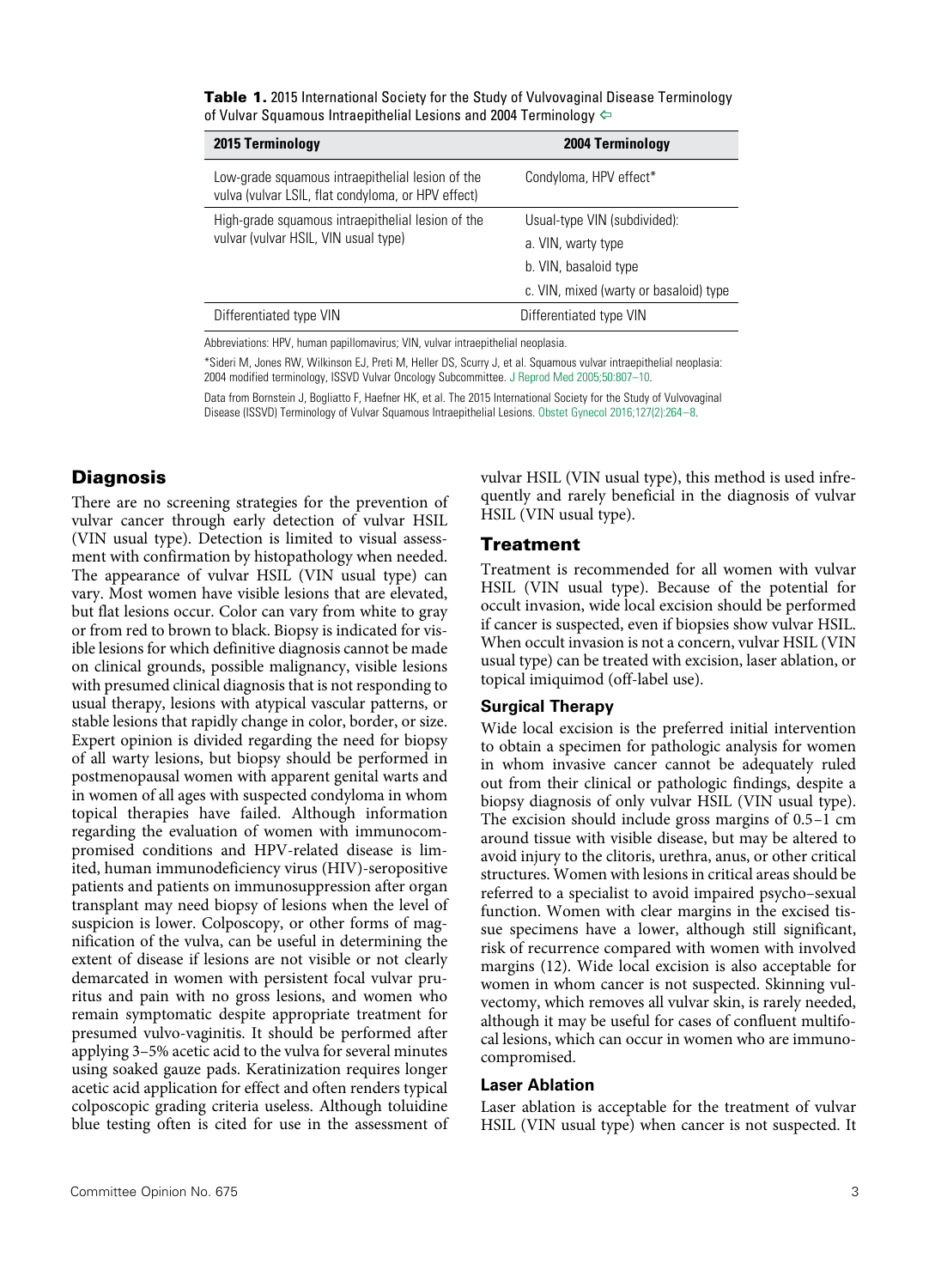<span id="page-3-15"></span><span id="page-3-14"></span>can be used for single, multifocal, or confluent lesions, although the risk of recurrence may be higher than with excision ([15](#page-4-2), [16\)](#page-4-3). Appropriate power density (750–1,250 W/cm2 ) is critical to avoid deep coagulation injury. Colposcopy facilitates delineation of lesion margins, and use of a micromanipulator or a hand piece with a depth gauge allows application of high-power density without inadvertent defocusing. As with excision, a 0.5–1 cm margin of normal-appearing skin should be treated. In contrast to its application to genital warts, when superficial ablation is acceptable, laser treatment of vulvar HSIL (VIN usual type) requires destruction of cells through the entire thickness of the epithelium. In hair-bearing areas, laser procedures must ablate hair follicles, which can contain vulvar HSIL (VIN usual type) and extend into the subcutaneous fat for 3 mm or more. Consequently, large vulvar HSIL (VIN usual type) lesions over hair-bearing areas may be preferentially treated with surgical excision. Ablation over skin that does not bear hair should extend through the dermis (up to 2 mm).

## **Medical Therapy**

<span id="page-3-16"></span>Randomized controlled trials have shown that the application of topical imiquimod 5% is effective for the treatment of vulvar HSIL (VIN usual type) [\(17,](#page-4-4) [18](#page-4-5)), although it is not approved by the U.S. Food and Drug Administration for this purpose. Published regimens include three times weekly application to affected areas for 12–20 weeks, with colposcopic assessment at 4–6-week intervals during treatment. Residual lesions require surgical treatment. Erythema and vulvar pain may limit use. Experience with imiquimod in immunosuppressed patients is limited. Because it is believed to act through local immunomodulators, it may have decreased effectiveness in women who are immunocompromised. Photodynamic therapy has been effective in some trials, but requires specialized equipment and training ([19](#page-4-6)). Topical cidofovir cream and 5-fluorouracil creams have been tested in clinical trials with varying degrees of efficacy [\(20–22](#page-4-7)).

## <span id="page-3-18"></span><span id="page-3-11"></span>**Surveillance**

<span id="page-3-13"></span><span id="page-3-12"></span>Recurrence rates after treatment range from 9% to 50% with all treatment regimens and are higher with positive excision margins (2, 3, 12, 19), and lower in surgically treated patients [\(23\)](#page-4-8). Higher recurrence rates also are seen with multiple lesions [\(24\)](#page-4-9). Follow up has been limited in most studies, and women with vulvar HSIL (VIN usual type) are at risk of recurrent disease and vulvar cancer throughout their lifetimes. The value of vulvar self-examination and serial office visits in the detection of recurrence has not been proved, but both appear prudent. Given the relatively slow rate of progression, women with a complete response to therapy and no new lesions at follow-up visits scheduled 6 months and 12 months after initial treatment should be monitored by visual inspection of the vulva annually thereafter.

## References

- <span id="page-3-0"></span>1. Judson PL, Habermann EB, Baxter NN, Durham SB, Virnig BA. Trends in the incidence of invasive and in situ vulvar carcinoma. Obstet Gynecol 2006;107:1018–22. [\[PubMed\]](http://www.ncbi.nlm.nih.gov/pubmed/16648405) [*[Obstetrics & Gynecology](http://journals.lww.com/greenjournal/Fulltext/2006/05000/Trends_in_the_Incidence_of_Invasive_and_In_Situ.10.aspx)*] [^](#page-1-1)
- <span id="page-3-1"></span>2. Jones RW, Rowan DM, Stewart AW. Vulvar intraepithelial neoplasia: aspects of the natural history and outcome in 405 women. Obstet Gynecol 2005;106:1319–26. [\[PubMed\]](http://www.ncbi.nlm.nih.gov/pubmed/16319258) [*[Obstetrics & Gynecology](http://journals.lww.com/greenjournal/Fulltext/2005/12000/Vulvar_Intraepithelial_Neoplasia__Aspects_of_the.17.aspx)*] [^](#page-1-2)
- <span id="page-3-2"></span>3. van Seters M, van Beurden M, de Craen AJ. Is the assumed natural history of vulvar intraepithelial neoplasia III based on enough evidence? A systematic review of 3322 published patients. Gynecol Oncol 2005;97:645–51. [\[PubMed\]](http://www.ncbi.nlm.nih.gov/pubmed/15863172) [\[Full](http://www.sciencedirect.com/science/article/pii/S0090825805001289) [Text](http://www.sciencedirect.com/science/article/pii/S0090825805001289)]  $\Leftrightarrow$
- <span id="page-3-3"></span>4. Bornstein J, Bogliatto F, Haefner HK, Stockdale CK, Preti M, Bohl TG, et al. The 2015 International Society for the Study of Vulvovaginal Disease (ISSVD) terminology of vulvar squamous intraepithelial lesions. ISSVD Terminology Committee. Obstet Gynecol 2016;127:264–8. [\[PubMed\]](http://www.ncbi.nlm.nih.gov/pubmed/26942352) [*[Obstetrics & Gynecology](http://journals.lww.com/greenjournal/Fulltext/2016/02000/The_2015_International_Society_for_the_Study_of.12.aspx)*] [^](#page-1-4)
- <span id="page-3-4"></span>5. Sideri M, Jones RW, Wilkinson EJ, Preti M, Heller DS, Scurry J, et al. Squamous vulvar intraepithelial neoplasia: 2004 modified terminology, ISSVD Vulvar Oncology Subcommittee. J Reprod Med 2005;50:807–10. [\[PubMed\]](http://www.ncbi.nlm.nih.gov/pubmed/16419625)  $\Leftrightarrow$
- <span id="page-3-17"></span><span id="page-3-5"></span>6. Eva LJ, Ganesan R, Chan KK, Honest H, Malik S, Luesley DM. Vulval squamous cell carcinoma occurring on a background of differentiated vulval intraepithelial neoplasia is more likely to recur: a review of 154 cases. J Reprod Med 2008;53:397–401. [\[PubMed](http://www.ncbi.nlm.nih.gov/pubmed/18664055)] [^](#page-1-6)
- <span id="page-3-6"></span>7. van de Nieuwenhof HP, van Kempen LC, de Hullu JA, Bekkers RL, Bulten J, Melchers WJ, et al. The etiologic role of HPV in vulvar squamous cell carcinoma fine tuned. Cancer Epidemiol Biomarkers Prev 2009;18:2061–7. [\[PubMed](http://www.ncbi.nlm.nih.gov/pubmed/19567503)] [[Full Text\]](http://cebp.aacrjournals.org/content/18/7/2061.full.pdf) [^](#page-1-7)
- <span id="page-3-7"></span>8. Management of abnormal cervical cancer screening test results and cervical cancer precursors. Practice Bulletin No. 140. American College of Obstetricians and Gynecologists. Obstet Gynecol 2013;122:1338–67. [\[PubMed\]](http://www.ncbi.nlm.nih.gov/pubmed/24264713) [*[Obstetrics &](http://journals.lww.com/greenjournal/Fulltext/2013/12000/Practice_Bulletin_No__140___Management_of_Abnormal.40.aspx) [Gynecology](http://journals.lww.com/greenjournal/Fulltext/2013/12000/Practice_Bulletin_No__140___Management_of_Abnormal.40.aspx)*] ⇔
- <span id="page-3-8"></span>9. Munoz N, Kjaer SK, Sigurdsson K, Iversen OE, Hernandez-Avila M, Wheeler CM, et al. Impact of human papillomavirus (HPV)-6/11/16/18 vaccine on all HPV-associated genital diseases in young women. J Natl Cancer Inst 2010;  $102:325-39$ . [\[PubMed\]](http://www.ncbi.nlm.nih.gov/pubmed/20139221) [[Full Text\]](http://jnci.oxfordjournals.org/content/102/5/325.full.pdf)  $\Leftrightarrow$
- <span id="page-3-9"></span>10. Human papillomavirus vaccination. Committee Opinion No. 641. American College of Obstetricians and Gynecologists. Obstet Gynecol 2015;126:e38–43. [[PubMed\]](http://www.ncbi.nlm.nih.gov/pubmed/26287792) [*[Obstetrics & Gynecology](http://journals.lww.com/greenjournal/Fulltext/2015/09000/Committee_Opinion_No__641___Human_Papillomavirus.52.aspx)*] [^](#page-1-10)
- <span id="page-3-10"></span>11. Kuppers V, Stiller M, Somville T, Bender HG. Risk factors for recurrent VIN. Role of multifocality and grade of disease. J Reprod Med 1997;42:140–4. [[PubMed](http://www.ncbi.nlm.nih.gov/pubmed/9109080)][^](#page-1-11)
- 12. Modesitt SC, Waters AB, Walton L, Fowler WC Jr, Van Le L. Vulvar intraepithelial neoplasia III: occult cancer and the impact of margin status on recurrence. Obstet Gynecol 1998;92:962–6. [\[PubMed\]](http://www.ncbi.nlm.nih.gov/pubmed/9840558) [*[Obstetrics & Gynecology](http://journals.lww.com/greenjournal/Abstract/1998/12000/Vulvar_Intraepithelial_Neoplasia_III__Occult.14.aspx)*][^](#page-1-11)
- 13. von Gruenigen VE, Gibbons HE, Gibbins K, Jenison EL, Hopkins MP. Surgical treatments for vulvar and vaginal dysplasia: a randomized controlled trial. Obstet Gynecol 2007;109:942–7. [[PubMed](http://www.ncbi.nlm.nih.gov/pubmed/17400858)][*[Obstetrics & Gynecology](http://journals.lww.com/greenjournal/Fulltext/2007/04000/Surgical_Treatments_for_Vulvar_and_Vaginal.23.aspx)*] [^](#page-1-11)